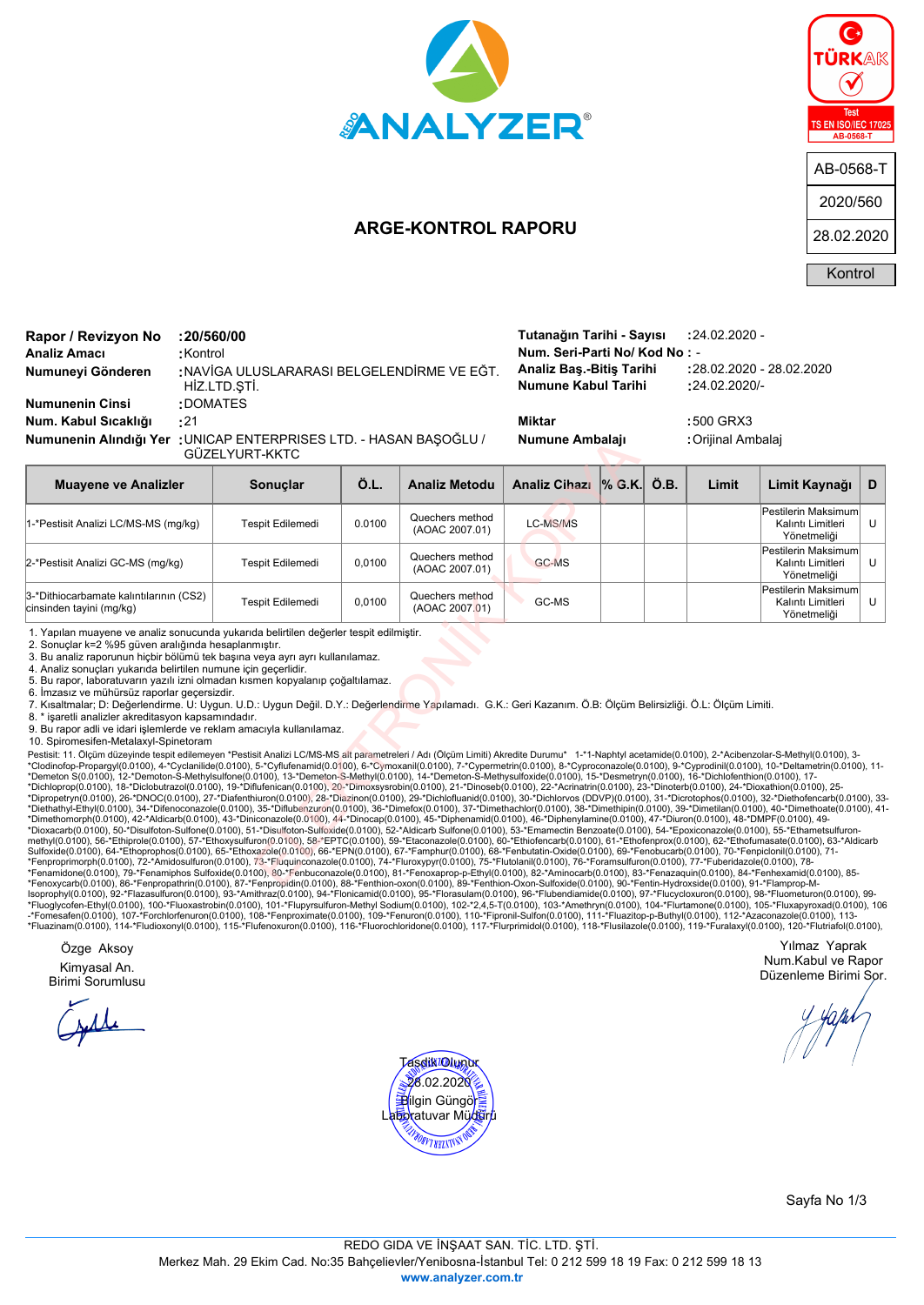

## **ARGE-KONTROL RAPORU**

| G<br>TÜRKAK                                            |
|--------------------------------------------------------|
| <b>Test</b><br><b>TS EN ISO/IEC 17025</b><br>AB-0568-T |
| AB-0568-T                                              |
| 2020/560                                               |
| 28.02.2020                                             |
| Kontrol                                                |

121-Fenderal 0100, 123-Fenderal 0100, 123-Amendment0 0100, 134-Fenderal 0100, 125-Fenderal 0100, 124-Fenderal 0100, 124-Fenderal 0100, 124-Fenderal 0100, 124-Fenderal 0100, 124-Fenderal 0100, 124-Fenderal 0100, 124-Fender \*Carboxin(0.0100), 381-\*Carfentrozone-Ethyl(0.0100), 382-\*Chinomethionate(0.0100), 383-\*Chlorithiamid(0.0100), 384-\*Chloridazon(0.0100), 385-\*Chlorpropham(0.0100), 386-\*Aceptamiprid(0.0100), 387-<br>\*Chlorentezine (0.0100), 3 iofes (0.0100), 185- Champing (0.0100), 196- Champing (0.0100), 197- Packbolinizzal Penossilan Packbolinizal Penossilan Packbolinizal Penossilan Packbolinizal Penossilan Packbolinizal Penossilan Packbolinizal Penossilan Pa

445-Buprofezin, 446-\*Metribuzin(0.0100)<br>12. Ölçüm düzeyinde tespit edilemeyen \*Pestisit Analizi GC-MS alt parametreleri / Adı (Ölçüm Limiti) Akredite Durumu\* 1-\*2-4' DDD(0.0100), 2-\*Endosulfan-Alpha(0.0100), 3-\*Alpha-Cyp methyl(0.0100), 20-\*Chlorpyrifos ethyl(0.0100), 21-\*Cyanofenphos(0.0100), 22-\*Cyanophos(0.0100), 23-\*2-4' DDT(0.0100), 24-\*Cyhalofop-butyl(0.0100), 25-\*Dieldrin(0.0100), 28-\*Dinobuton(0.0100), 27-<br>\*Diallete(0.0100), 28-\*Di Özge Aksoy Yılmaz Yaprak

Kimyasal An.

Birimi Sorumlusu



Num.Kabul ve Rapor Düzenleme Birimi Sor.

Sayfa No 2/3